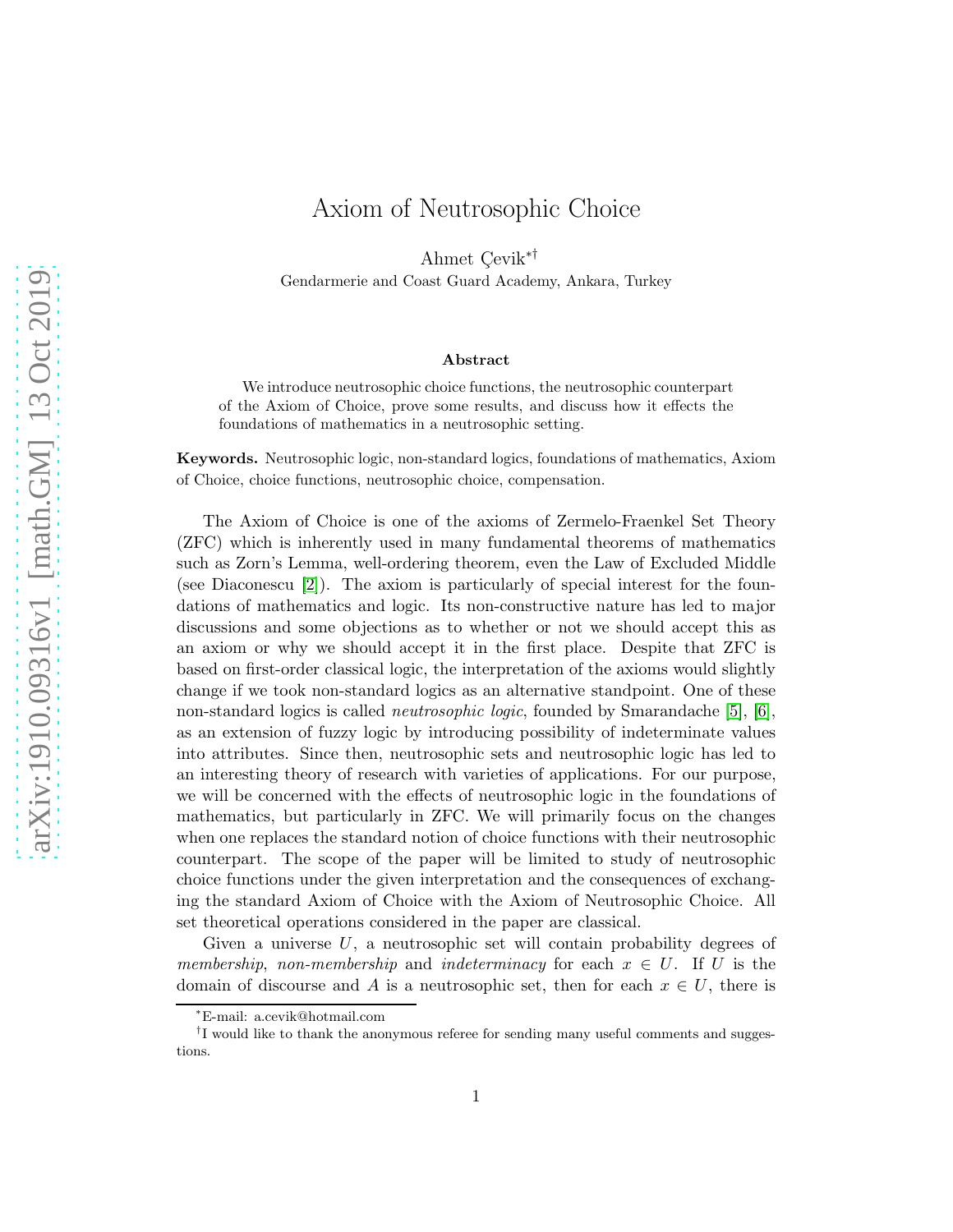a probability degree that we say x belongs to  $A$ , a degree that x does not belong to A, and a degree that x is *indeterminate* in A. So a neutrosophic set consists of triplets of probability degrees for each three attributes of each element of the domain of discourse. A neutrosophic set is defined generally as follows.

**Definition 1.** Let U be a universe. A *neutrosophic set A* is a function from U to the set  $\{\langle i, j, k \rangle : i, j, k \in [0, 1]_{\mathbb{R}}\}$  such that  $i + j + k = 1$  where, for each  $x \in U$ , i denotes the probability of x being a member of A, j denotes the probability of x not being a member of A, and k denotes the probability of x being indeterminate in A.

Later on we will put a condition on the probability values when we introduce neutrosophic choice functions. Throughout the paper, we will assume that the reader has some familiarity with set theory. Readers may refer to Jech [\[3\]](#page-9-3) or Suppes [\[4\]](#page-9-4) for a detailed account on axiomatic set theory. We will also use in this paper some of the notions studied in [\[1\]](#page-9-5). For instance, rather than treating  $A$  as a function, we will treat A as a set by means which will be clear in a moment.

**Definition 2.** Let X be a collection of non-empty sets. Let f be a function such that  $f(x) \in x$  for each  $x \in X$ . Then f is called a *choice function* for X.

So given a collection X of non-empty sets, a choice function for X selects an element from each  $x \in X$ . We are not concerned with the construction or the explicit definition of such functions, as it is one of the axioms of set theory that such a function exists for any set. The Axiom of Choice states that every collection of non-empty sets has a choice function. Next we define the neutrosophic counterpart of choice functions. In the neutrosophic setting, we will have degrees of choosing an element, but also at the same time degrees of not choosing and leaving it indeterminate.

**Definition 3.** Let X be a collection of non-empty sets and let  $x \in X$ . A neutrosophic choice function for X is a function  $f: x \to T$ , where  $T = \{ \langle i, j, k \rangle : i, j, k \in$  $[0,1]_{\mathbb{R}}$  such that  $i + j + k = 1$ , provided that  $i \neq j \neq k$ .

In the definition, every  $a \in \mathcal{X}$  is mapped to a probability distribution triplet  $\langle i, j, k \rangle$  of probability values, where each index denoting respectively the probability of choosing a, not choosing a, and leaving a indeterminate. The reason why we assume the sum of the probabilities of each attribute (choose, not choose, indeterminate) adds up to 1 and that are distinct from each other is because we will later get to decide only one of the attributes as the outcome of the choice function depending which attribute has the highest probability.

Let X be a collection of non-empty sets and let  $x \in X$ . First we need to determine the conditions of a neutrosophic choice function 'neutrosophically choosing' an element  $\alpha$  from  $x$ , leaving  $\alpha$  unchosen or leaving  $\alpha$  indeterminate as to whether or not to choose it. We will use a similar approach that was introduced in [\[1\]](#page-9-5).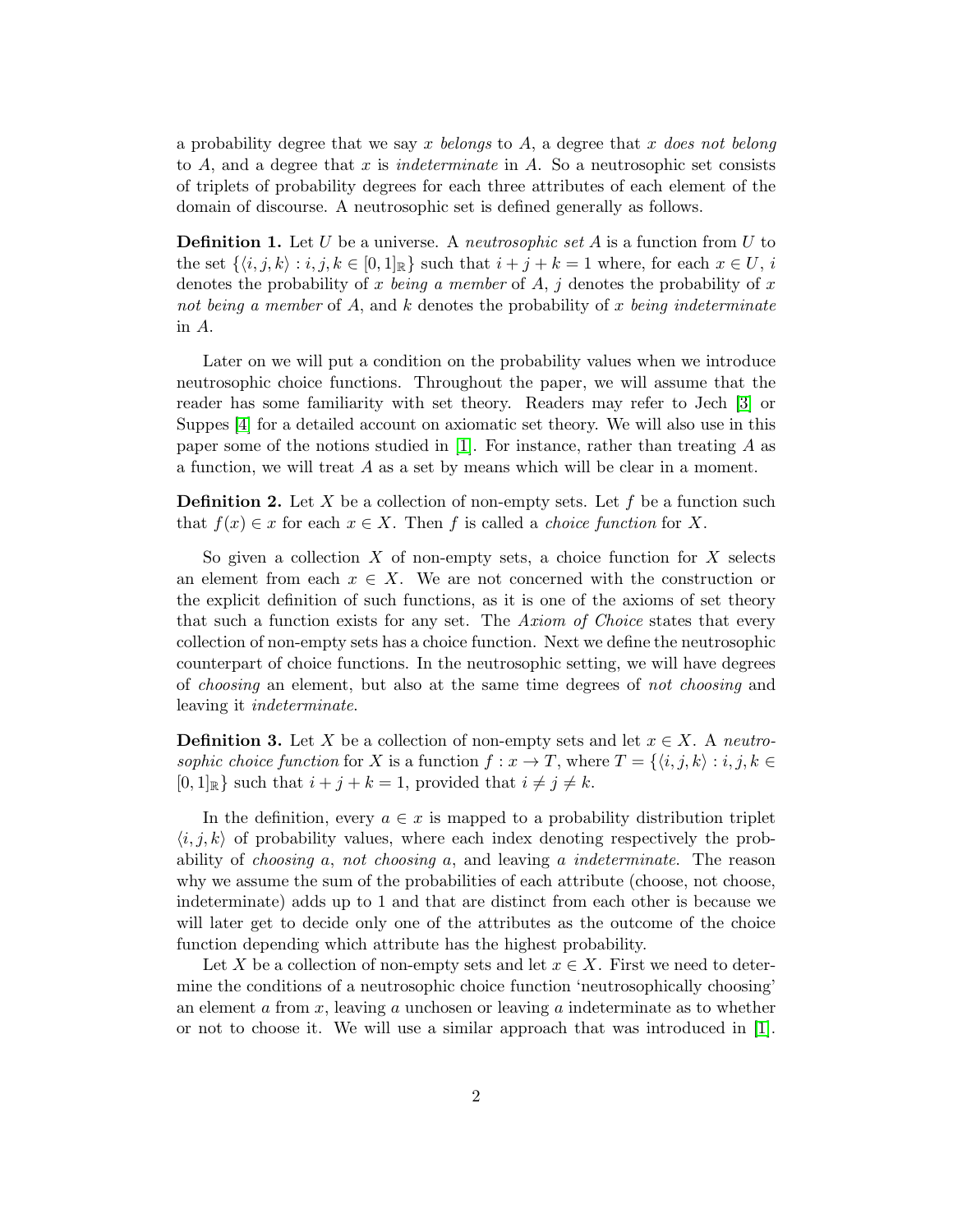We simply pick the attribute with the greatest probability value. That is, whenever  $f(a) = \langle i, j, k \rangle$ , such that  $i, j, k \in \mathbb{R}$  satisfying the conditions given in the definition, then we say that

- (i) f chooses the element a if  $i > j$  and  $i > k$ ;
- (ii) f does not choose the element a if  $j > i$  and  $j > k$ ;
- (iii) f leaves a indeterminate if  $k > i$  and  $k > j$ .

Since the values in the triplet  $\langle i, j, k \rangle$  are assumed to be strictly ordered, these three conditions cover all possibilities. Note that either  $i, j$ , or  $k$  is the greatest element among the three.

We define  $x_c$  to be the set of all elements in x that are chosen by f, define  $x_{\overline{c}}$  to be the set of all elements in x that are not chosen by f, and finally define  $x_I$  to be the set of all elements in x that are left indeterminate by f. If the probability value of an index is zero, then the corresponding set will be empty. We can surely generalize the choice criterion to an arbitrary treshold probability value  $p$  so that we say the neutrosophic choice function *chooses* an element if and only if the probability of choosing that element is greater than (or equal to)  $p$ .

Our first observation establishes the relationship between classical choice functions and neutrosophic choice functions.

Theorem 1. Every classical choice function is a neutrosophic choice function.

**Proof.** Suppose that X is a collection of non-empty sets. If  $f$  is a classical choice function for X, then f chooses some  $a \in x$  such that  $x \in X$ . This implies that each  $x_c$  is a singleton since f chooses one element, say a, from each set x. Then, the probability of the element  $\alpha$  being chosen is non-zero and is greater than both the probability of a not being chosen and the probability of a being left indeterminate. Since f is a classical choice function (in the sense that f does not map an element to two distinct values) and since  $f$  does not choose anything other than  $\alpha$  since otherwise  $f$  would not be a function. We also have that for any other element  $b \in x$ , the probability of b not being chosen is non-zero and is greater than both the probability of b being chosen and the probability of b being left indeterminate. This defines a neutrosophic choice function.

Note that the relationship is strictly one way due to the fact that a neutrosophic choice function may choose more than one element in each  $x \in X$ . Having this multiple choice property is one of the main differences between a classical choice function and a neutrosophic choice function. We will study the consequences of this property of choosing possibly multiple elements from each  $x \in X$ . Second difference is obviously the indeterminacy feature of neutrosophy which allows us to interpret basic set theoretical concepts in a non-standard way.

Now we want to examine the effects of replacing the standard Axiom of Choice with its neutrosophic counterpart. For this purpose, we shall state the Axiom of Neutrosophic Choice as follows.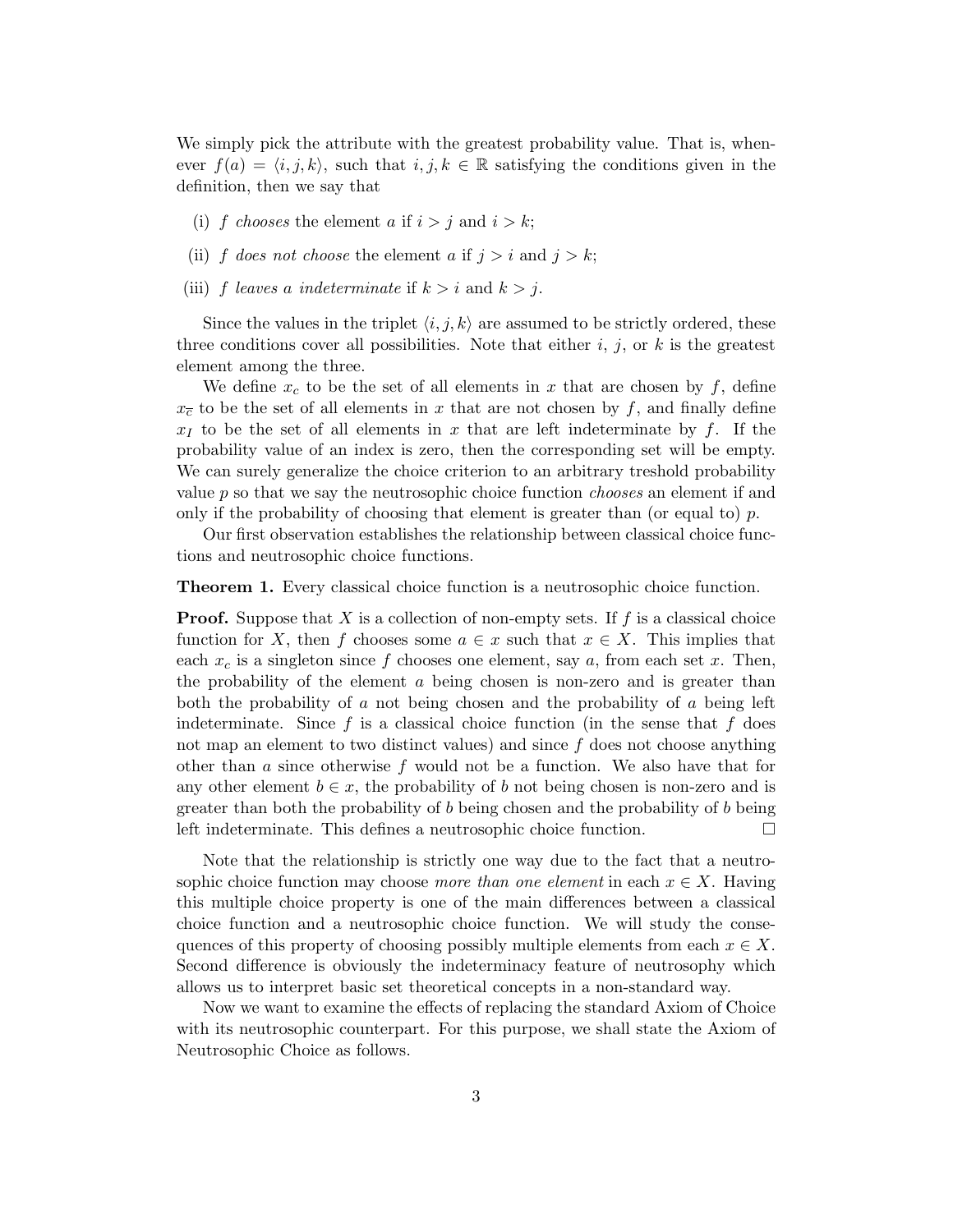**Axiom of Neutrosophic Choice.** Let  $X$  be a collection of non-empty sets. Then, there exists a neutrosophic choice function for X.

From classical set theory, we know that given a family  $\{X_i\}_{i\in I}$  of non-empty sets for some index set  $I$ ,

 $\prod X_i \neq \emptyset$ .

The statement above, which we shall refer to as the *Cartesian product state*ment, is equivalent to the standard Axiom of Choice. We argue that this equivalency does not hold for the Axiom of Neutrosophic Choice.

Proposition 1. Axiom of Neutrosophic Choice is not equivalent to the Cartesian product statement.

**Proof.** Let  $X = \{X_i\}$  be a collection of non-empty sets such that  $i \in I$  for some index set I. It suffices to show that the existence of not every neutrosophic choice function ensures that the Cartesian product of all  $X_i$ 's is non-empty. A neutrosophic choice function  $f$  could be defined in a way that it leaves every element of  $X_i$  indeterminate.<sup>[1](#page-3-0)</sup> Note that So we suppose that the probability of each  $x \in X_i$ being left indeterminate by  $f$  is greater than the other two probabilities. In this case, whether the Cartesian product is empty or non-empty will be indeterminate. That is not to say that the product is empty. Nor does it mean that it is non-empty. So unlike in the classical case, Axiom of Neutrosophic Choice is not equivalent to the Cartesian product statement.

Despite that it looks like neutrosophic choice functions seem weaker by their own, we can use their multiple choice property to our advantage.

**Definition 4.** Let X be a collection  $\{X_i\}$  of non-empty sets such that  $i \in I$  for some index set I, and let f be a neutrosophic choice function for X. We say that f has the *compensation property* over X if for each  $X_i$  that f does not choose any element in  $X_i$ , there exists a distinct element  $y \in X_j$ , for  $i \neq j$ , such that f chooses y whenever f also chooses some  $y' \in X_j$  such that  $y' \neq y$ . In this case, we say that y (or y') compensates some of  $x \in X_i$ .

If y compensates x, then we interpret this as that y can be replaced by x. Deciding which one of  $y$  and  $y'$  compensates  $x$  will be explained shortly (in fact we will define in the proof Theorem 2 that the one with the second highest choice probability will compensate the one with the highest choice probability). So in other words, compensation is a property which ensures that, given a collection X of non-empty sets, if  $x \in X$  is a set in which no element is chosen, then there exists some 'compensator' element in another  $y \in X$  in which the choice function chooses multiple elements.

<span id="page-3-0"></span><sup>&</sup>lt;sup>1</sup>It is worth noting that the sets  $X_i$  are classical sets. The neutrosophic choice function f acts as a probability distribution over the elements of  $X_i$ .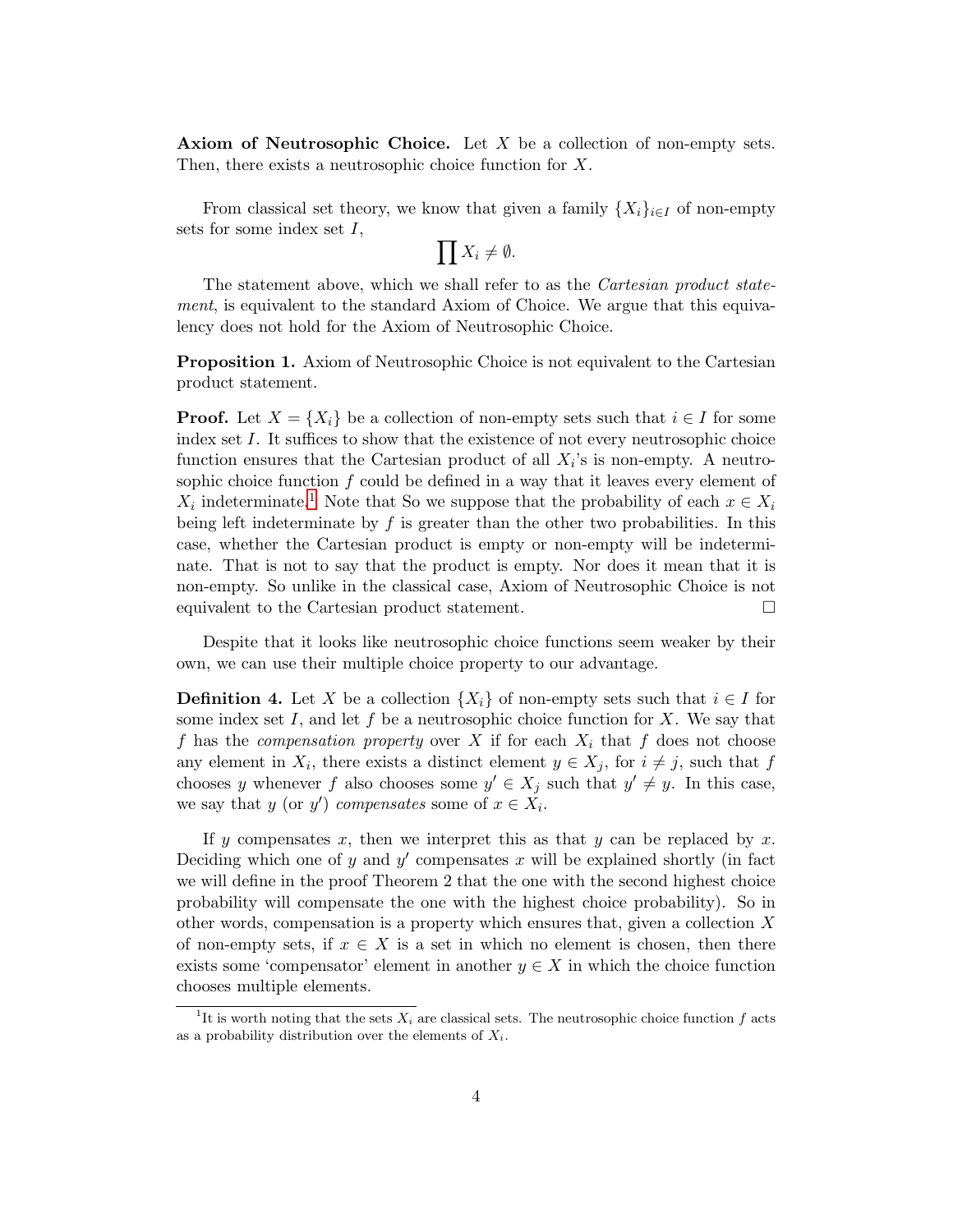**Example.** Let  $X = \{\{1, 2\}, \{a, b\}, \{x, y, z\}\}\)$  be a set. Suppose that f does not choose any element from  $\{1, 2\}$  but chooses both y and z from  $\{x, y, z\}$ . In this instance, one of 1 or 2 gets compensated by  $y$  or  $z$ . So whenever we need to use some  $x \in \{1,2\}$ , we can instead use one of y or z in place of x.

The reason we demand to have the compensation property for neutrosophic choice functions is due to the fact that neutrosophic choice functions  $f$  without this property may contradict the standard Axiom of Choice since it could be that no element is chosen by f from particular elements of the given collection.

We now start discussing the consequences of replacing standard choice functions with neutrosophic choice functions. Essentially, we want all useful theorems that are true under the Axiom of Choice to be also true under the Axiom of Neutrosophic Choice as long as the neutrosophic choice function has the compensation property. There is an interesting catch though in working with compensation. We will discuss this after proving Theorem 2.

**Definition 5.** Let  $\sigma$  and  $\tau$  be two strings. We denote the *concatenation* of  $\sigma$  and  $\tau$  by  $\sigma\tau$ . If  $\sigma$  is an initial segment of  $\tau$ , then we simply denote this by  $\sigma \subset \tau$ (e.g. 011  $\subset$  0110). If  $\sigma \subset \tau$ , then we say that  $\tau$  is a successor of  $\sigma$  (or  $\sigma$  is a predecessor of  $\tau$ ). If  $\sigma \subset \tau$ , then we also say that  $\tau$  is an extension of  $\sigma$ . If  $\tau$  is an infinite string, we say that  $\tau$  is an *infinite extension* of  $\sigma$ . If  $\tau$  is a successor of  $\sigma$ and there exists no string v such that  $\sigma \subset v \subset \tau$ , then  $\tau$  is called the *immediate* successor of  $\sigma$ . If neither  $\sigma \subset \tau$  nor  $\tau \subset \sigma$ , then we say  $\sigma$  and  $\tau$  are incompatible.

**Definition 6.** A tree T is a set of strings such that if  $\sigma \in T$  and  $\tau \subset \sigma$ , then  $\tau \in T$ . Without loss of generality we may assume that all strings are binary, i.e. if  $\sigma$  is a string then  $\sigma \in \{0,1\}^k$  for some  $k \in \mathbb{N}$ . We say that an infinite string A is a path on a tree T if  $\sigma \in T$  for infinitely many  $\sigma \subset A$ .

König's Lemma. Every finitely branching infinite tree has an infinite path.

We begin with showing that König's Lemma holds under the Axiom of Neutrosophic Choice with the compensation property.

Theorem 2. If for every set there exists a neutrosophic choice function with the compensation property, then König's Lemma holds.

**Proof.** Let  $T$  be an infinite tree. We show that  $T$  has an infinite path without assuming the standard version of the Axiom of Choice but by using the neutrosophic counterpart. At any stage s, let  $\sigma_s$  be a string in the tree such that  $\sigma_s$ has an infinite extension in T. That is, if  $\{\sigma_s^k\}_{k\in I}$ , for some index set I, are the immediate successors of  $\sigma_s$ , then  $\sigma_s^i$  must have an infinite extension in T for at least one i. Normally we would use the Axiom of Choice here to select one of the possible extensions since there may be no uniform way of choosing so. However,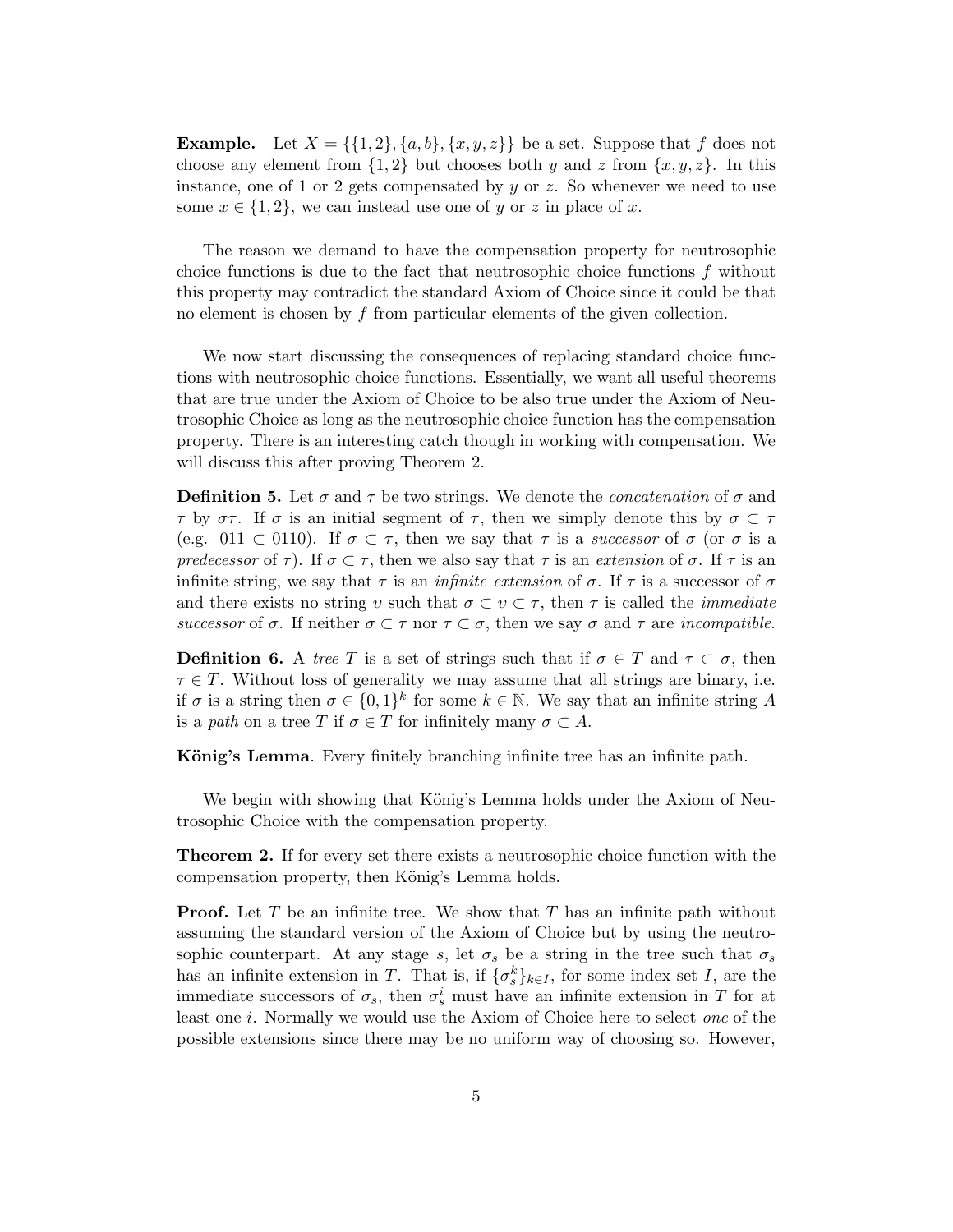without assuming the standard Axiom of Choice, suppose we assume that we have a neutrosophic choice function f for T.

Case 1. If f (neutrosophically) chooses more than one such  $\sigma_s^i$ , then let

$$
\tau = \max\{p_c(\sigma_s^i)\},\
$$

where  $p_c(\sigma_s^i)$  denotes the probability of  $\sigma_s^i$  being chosen by f. In other words, we let  $\tau$  be the string with a maximum probability of choice. We then let  $\sigma_{s+1} = \tau$ . If there are more than one strings with equal probability of choice, we choose the least string among them in the lexicographical order.

Case 2. If f does not get to choose any extensions of  $\sigma_s^i$ , then here we will rely on the compensation property of  $f$ . If  $f$  had no compensation property, then  $f$ would fail to choose any extension of  $\sigma_s^i$  and we would fail to construct an infinite extension of  $\sigma_s^i$ . If l is a level in T such that f chooses no string at level l, then we call  $l$  a *dead level*. Before going further, we define a notion that keeps track of elements of T for recording strings that compensate others in T.

**Definition 7.** Let T be a tree and let  $\sigma \in T$ . We define the backward tracking of σ, denoted by  $B_{\sigma}$ , to be the set of all  $\tau \in T$  such that  $\tau \subset \sigma$ . Similarly, define the forward tracking of  $\sigma$ , denoted by  $F_{\sigma}$ , to be the set of all  $\tau \in T$  such that  $\sigma \subset \tau$ .

**Lemma 1.** If f is a neutrosophic choice function for T such that f has a compensation property, then f compensates at least one string in each level  $l$  of  $T$ with some string at level k such that  $k \neq l$ .

**Proof.** Suppose  $f$  is a function satisfying the hypothesis. Assume without loss of generality that there exists some level  $l$  in  $T$  such that  $f$  chooses no string at that level. Since no string at level l gets compensated by another at the same level, it must be the case that at least one string at level l gets compensated by some string at level k in two possible cases. First case is that if  $\sigma$  is a string at level l in T, then f might have chosen some  $\sigma_0$  at level  $m < l$  such that  $p_c(\sigma_0) < p_c(\sigma_1)$ , where  $\sigma_1 \subset \sigma$  for some string  $\sigma_1$  that f has chosen along the way we constructed the tree up to the level that  $\sigma$  is placed on. Second case is that f has chosen no such  $\sigma_0$  for any  $m < l$ . But since f has a compensation property, there must exist some level  $m > l$  such that f chooses  $\tau_0$  and  $\tau_1$  at level m such that  $\tau_0 \supset \sigma$  and  $\tau_1 \supset \sigma$  and that  $\tau_0$  and  $\tau_1$  are incompatible. Then, we define  $\min\{p_c(\tau_0), p_c(\tau_1)\}\$ to be the string which compensates  $\sigma$ . This proves the lemma.

We have ensured that for each level of T at which no string is chosen by  $f$ , there exists a string which compensates a string at that level. This suffices to construct an 'extension' for every dead level using the notion of compensation.

Continuing the proof of Case 2 of Theorem 2, suppose that  $l$  is a dead level and suppose  $\sigma_s$  is a string at level l in T. We need to define an extension of  $\sigma_s$ . If f has a compensation property, then either  $\sigma_s$  is compensated by some string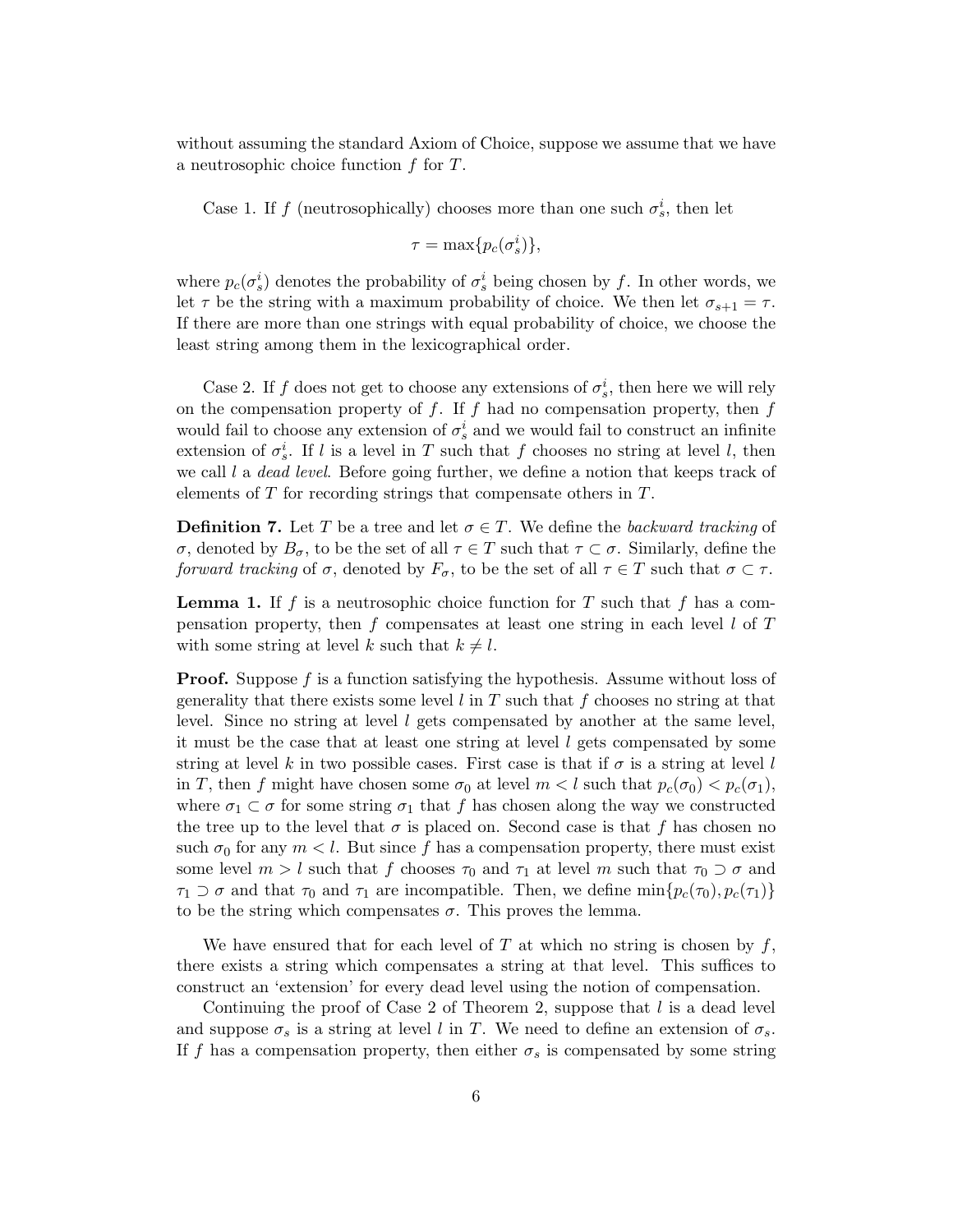$\tau_B \in B_{\sigma}$  or some  $\tau_F \in F_{\sigma}$ . To see if there exists such string  $\tau_B$ , we just need to look at the strings at level  $m < l$  and see if f has chosen  $\tau_B$  whenever f has chosen  $\sigma_0$  at the same level k as  $\tau_B$  such that  $\sigma_0 \subset \sigma_s$ . If such  $\tau_B$  exists, we backtrack to  $\tau_B$  and define  $\sigma_{s+1} = \tau_B$ . Note that we backtrack at most finitely many times since whenever we use a compensator, we mark it to prevent for future use. For a string  $\sigma$  at level l, since there are at most  $2^{l}$  many strings in  $B_{\sigma}$  and since f has the compensation property, at most finitely many strings at level  $l$  will be compensated by a string in  $B_{\sigma}$ . This ensures that the extensions eventually grow. Suppose on the other hand that  $\tau_B$  does not exist. Then by Lemma 1,  $\tau_F$  must exists. In that case, we define  $\sigma_{s+1}$  to be  $\tau_F$ . We then define  $A = \bigcup_s \sigma_s$ .

We shall argue that A defines an infinite path on  $T$ . Since f is a neutrosophic choice function for T with the compensation property, there exists at least one string  $\sigma$  on every dead level l such that  $\sigma$  is compensated either by a string in  $B_{\sigma}$ or some string in  $F_{\sigma}$ . In each case,  $\sigma_{s+1}$  exists in T. By induction on s, A is an infinite path on T. This completes the proof of the theorem.  $\Box$ 

One interesting question to ask is whether the constructed path is a 'real' path on  $T$  in the classical sense or rather an 'artificial' path. The notion of compensation naturally raises questions regarding the legitimacy of the objects that are being compensated. If we want to develop a firm theory of neutrosophic logic and investigate problems revolving around the foundations of mathematics, having a sort of compensation property for neutrosophic choice functions is necessary to have in order to simulate the functionality of standard choice functions. It is also important to note that the compensation property of neutrosophic choice functions is not something that was arbitrarily made up. It is actually a natural consequence of the multiple choice property of neutrosophic choice functions. Given a family of non-empty sets  $X = \{A_i\}$ , if a neutrosophic function can choose possibly multiple elements from each  $A_i$ , when using the chosen elements during the process of any construction of an object, it is reasonable to use instead many of them whenever needed. Standard Axiom of Choice does not have the multiple choice property for the fact that standard classical functions can only map elements in the domain to a unique element in the range.

Given a collection X of non-empty sets, some neutrosophic choice functions may choose multiple elements from every  $x \in X$ . In particular, if x is infinite then the function may be able to choose infinitely many elements from every  $x \in X$ . Let us call such functions, neutrosophic multiple choice functions. Such functions can be used to prove a special version of König's lemma.

**Corollary 1.** Let T be an infinitely branching infinite tree and let f be a neutrosophic multiple choice function. Then T has infinitely many infinite paths.

**Proof.** In the proof of Theorem 2, at each stage s, given  $\sigma_s$  in T, choose two distinct strings  $\tau_0$  and  $\tau_1$  in T such that  $\sigma_s \subset \tau_0$  and  $\sigma_s \subset \tau_1$ .

We now prove Zorn's Lemma using neutrosophic choice functions. It should be noted however that, similar as earlier, using plain neutrosophic choice functions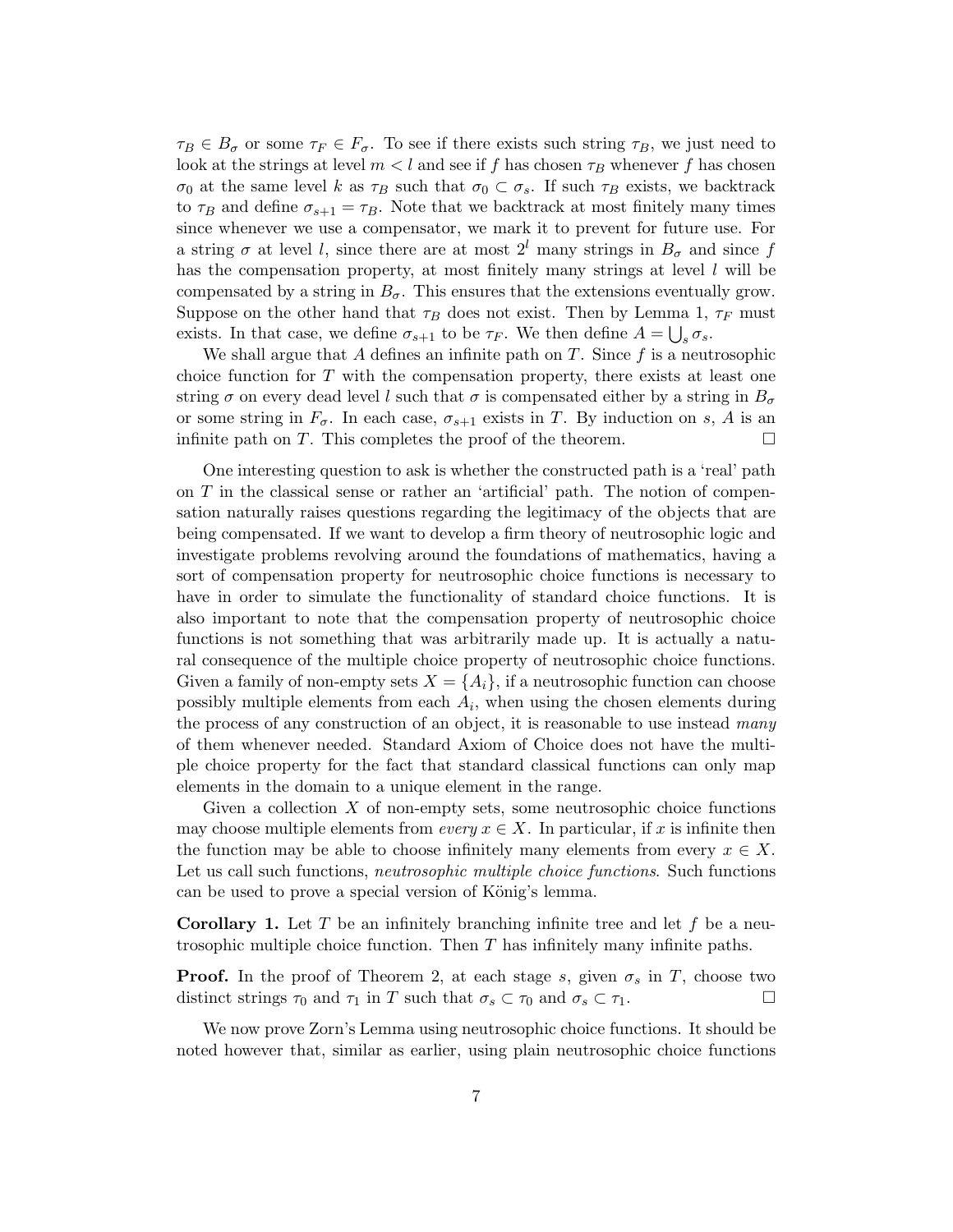is not sufficient to prove this. So we instead need to consider neutrosophic choice functions with the compensation property.

**Zorn's Lemma.** Let  $P$  be a non-empty family of sets. Suppose that for each chain  $\mathcal C$  in  $\mathcal P$ , the set  $\bigcup_{C\in\mathcal C} C$  is in  $\mathcal P$ . Then  $\mathcal P$  has a maximal element.

We show that, without assuming the standard Axiom of Choice, Zorn's Lemma is true under the existence of neutrosophic choice functions with the compensation property.

**Theorem 3.** If there exists a neutrosophic choice function  $f$  with the compensation property for every collection of non-empty sets, then Zorn's Lemma holds.

**Proof.** Let  $P$  be a family of non-empty sets satisfying the hypothesis of Zorn's lemma. Suppose for a contradiction that  $P$  does have a maximal element. Then for every  $A \in \mathcal{P}$ , then set  $T_A = \{Q \in \mathcal{P} : A \subset Q\}$  is non-empty. Therefore,  ${T_A}_{A\in\mathcal{P}}$  is a family of non-empty sets. We use the axiom of neutrosophic choice (with the compensation property) to form a family of sets  ${F_A}_{A \in \mathcal{P}}$  such that  $F_A \subseteq T_A$  and  $F_A$  has exactly one element for all  $A \in \mathcal{P}$ . How we define  $\{F_A\}_{A \in \mathcal{P}}$ now needs to be explained. For every  $A \in \mathcal{P}$ , each element S in  $T_A$  will be mapped to a triplet of probability values  $\langle p_c(S), p_n(S), p_I(S)\rangle$ , where  $p_c(S), p_n(S), p_I(S)$ denote, respectively, the probability of a neutrosophic function for choosing S, not choosing S, and leaving S indeterminate. If  $p_c(S) > p_n(S) > p_I(S)$  for at least one  $S \in T_A$  for each  $A \in \mathcal{P}$ , then this basically defines a standard choice function. Suppose there exists some  $A \in \mathcal{P}$  for which either  $p_c(S) < p_n(S)$  or  $p_c(S) < p_I(S)$ holds for all  $S \in T_A$ . In this case, we want to compensate S. We will use the notion of backward and forward tracking to keep record of every index  $B \in \mathcal{P}$ such that the neutrosophic choice function chooses at least two distinct  $S_1$  and  $S_2$ both in  $T_B$ . Compare  $p_c(S_1)$  and  $p_c(S_2)$  and pick the least such  $S_i$  with the lower probability. Then define  $S_i$  to be the *compensator* for S. Then mark  $S_i$  to prevent for future use. The problem is when  $f$  does not choose distinct elements and that there is no element to be used as a compensator. The assumption that  $f$  is a function with the compensation property however ensures the following property.

(\*) For every such index A for which no S is chosen, there exists some index B from which the neutrosophic function f chooses at least two distinct sets in  $T_B$ such that at least one of them is unmarked.

The property (\*) ensures that for every  $B \in \mathcal{P}$ , f either chooses some  $x \in$  $T_B$  due to that  $p_c(x) > p_n(x)$  and  $p_c(x) > p_I(x)$ , or due to that, for  $B \neq C$ , some  $y \in T_C$  compensates x. In such cases, we either define an element by neutrosophic selection or by compensation. In fact, the handling of (\*) can be described computably as follows. We keep track of indices B in which there exist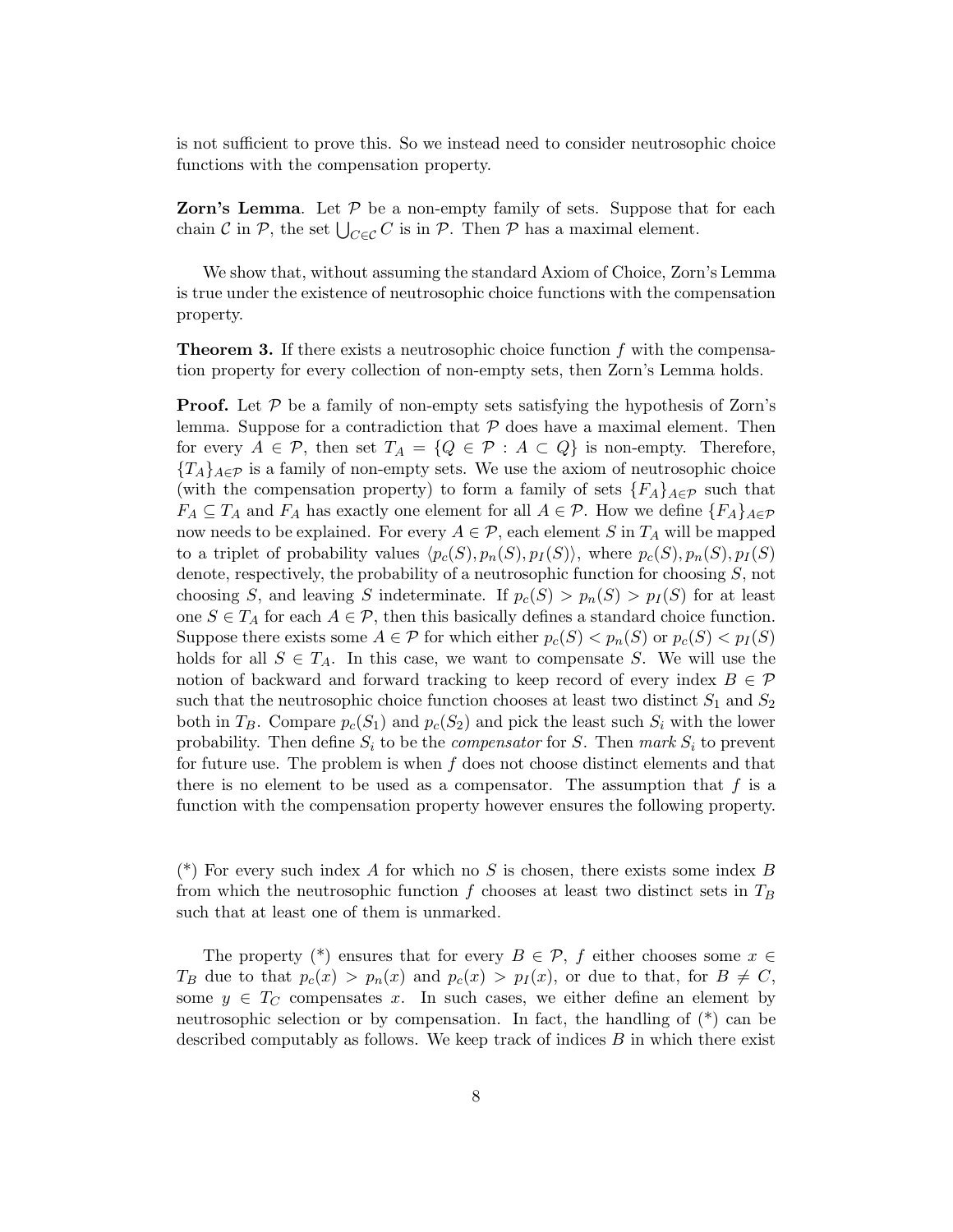at least two distinct sets in  $B$  that are unmarked. Initially for all  $B$ , if  $f$  chooses  $x_1, x_2, \ldots, x_i \in B$  then we mark the one with the greatest choice probability. That is, we mark  $x_n$  if  $p_c(x_n) > p_c(x_j)$  for all  $j \neq n$ . We leave the rest of  $x_j$  unmarked. Any unmarked element is a potential compensator. If there exists some index B such that f chooses no set in  $T_B$ , then since f has the compensation property, at least one  $x \in T_B$  will be compensated. We find the compensator of x in a computable fashion by checking if there exists some unmarked element previously encountered. If not, we wait until the stage we encounter a new unmarked element. Such element must exist since  $f$  has the compensation property. So we are ensured that the compensator for  $x$  will be encountered at some further stage. So from this it follows that there is a family of sets  $\{F_A\}_{A\in\mathcal{P}}$  such that  $F_A\subseteq T_A$  and  $F_A$ has exactly one element (either chosen by the virtue of the neutrosophic choice function directly or by compensation) for all  $A \in \mathcal{P}$ . For each  $A \in \mathcal{P}$ , let  $S_A$  be the single element in  $F_A$ , and so  $S_A \in \mathcal{P}$  and  $A \subset S_A$  for all  $A \in \mathcal{P}$ .

Let  $\mathcal{R} \subseteq \mathcal{P}$ . We call  $\mathcal{R}$  *chain-closed* if for each chain  $\mathcal{C}$  in  $\mathcal{R}$ , the set  $\bigcup_{C \in \mathcal{C}} C$ is in R.

By hypothesis, the family  $P$  is chain-closed. Let  $M$  be the intersection of all chain-closed families in P. Let C be a chain in M. Then C is a chain in R for all chain-closed families  $\mathcal{R} \subseteq \mathcal{P}$ , and so  $\bigcup_{C \in \mathcal{C}} C$  is in  $\mathcal{R}$  for all chain-closed families  $\mathcal{R} \subseteq \mathcal{P}$ , and therefore  $\bigcup_{C \in \mathcal{C}} C \in \mathcal{M}$ . Hence,  $\mathcal{M}$  is chain-closed.

Clearly,  $\emptyset$  is a chain in M and  $\bigcup_{C \in \emptyset} C = \emptyset$ . Hence  $\emptyset \in \mathcal{M}$  and so M is non-empty.

Let  $A \in \mathcal{P}$  and let  $\mathcal{A} = \{X \in \mathcal{P} : S_A \subseteq X\}$ . Then,  $\mathcal{A} \subseteq \mathcal{P}$ . If C is a chain in A, then C is a chain in P and so  $\bigcup_{C \in \mathcal{C}} C \in \mathcal{P}$  by hypothesis. If  $C \in \mathcal{C}$ , then  $S_A \subseteq C$ , therefore  $S_A \subseteq \bigcup_{C \in \mathcal{C}} C$ . Hence,  $\bigcup_{C \in \mathcal{C}} C \in \mathcal{A}$ . So A is chain-closed. Therefore,  $M \subseteq A$ . But  $A \notin A$  since otherwise we would have  $S_A \subseteq A$  and this would contradict the fact that  $A \subset S_A$ . Therefore,  $A \notin \mathcal{M}$ .

Since  $\mathcal{M} \subseteq \mathcal{P}$  and  $A \notin \mathcal{M}$  for every  $A \in \mathcal{P}$ , we see that  $\mathcal{M} = \emptyset$  which is a contradiction. Therefore,  $P$  must have a maximal element.  $\Box$ 

Neutrosophic choice functions without any compensation property are too weak compared to standard choice functions since it is always a possibility that a neutrosophic function leaves every element indeterminate as to whether or not to choose it. Even worse, the probability of every element not being chosen may be greater than the probability of that of the other two cases. The compensation property is a desired property of neutrosophic choice functions to make use of all features of standard choice functions. One puzzling question is to ask how compensated elements are actually included in the definition of the collection of selected objects. The choice function, after all, non-constructively defines a collection of elements being chosen. In case of neutrosophic choice functions with the compensation property, we are constructing an object by compensation. Construction by compensation allows one to define rather artificial parts of the object. To make this point clear, observe in the proof of Theorem 2 that if  $l$  is a dead level, then no branch is chosen to extend the finite path that we